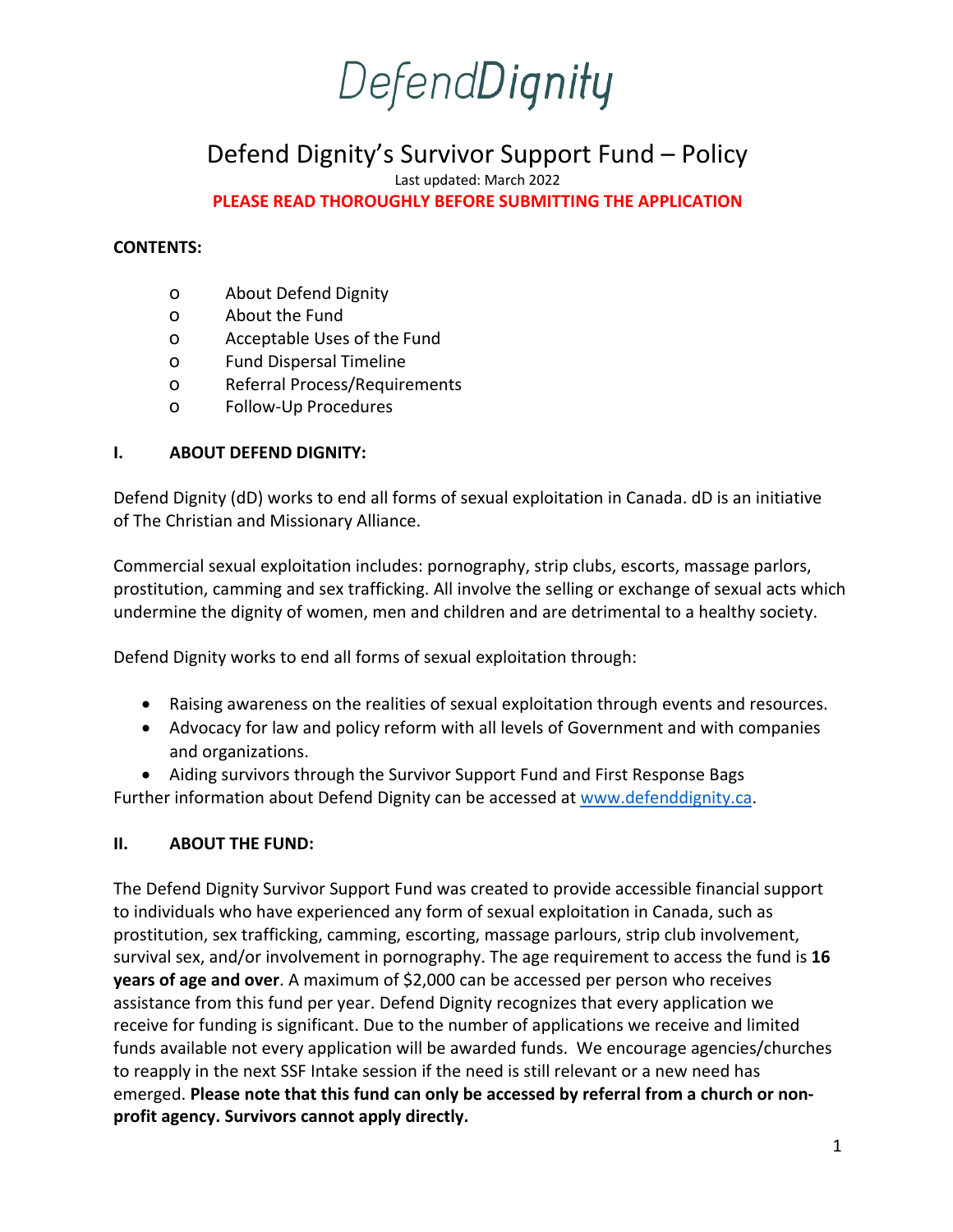# DefendDignity

#### **III. ACCEPTABLE USES OF THE FUND:**

The Survivor Support Fund can be used to assist an individual who has experienced sexual exploitation. The list includes:

- paying off debt/ fines
- paying pardons
- tuition for further education
- paying of rent
- household items
- computers/cell phones
- medical/ dental/ counselling/ support animals.

It remains under the sole discretion of Defend Dignity to determine whether an application will be accepted or declined.

**IMPORTANT**: Please include specific dollar amounts for ALL needs that are submitted in your application. If there are multiple needs, please itemize the needs in order of highest to lowest priority. If the funds are being requested for a time sensitive need, please indicate so in your application.

#### **IV. FUND DISPERSAL TIMELINE:**

The fund will be dispersed twice every year, in November and May. Referrals will be accepted from October 1-29 for the fall intake with October 29, 5PM (EST) as the deadline, and from April 1-29 with April 29, 5PM (EDT) as the deadline for the spring intake, and can be completed through the Defend Dignity website. **The fund will only be disbursed to the agency or church applying for the fund**. **It will not be disbursed to the survivor**. It is the expectation of Defend Dignity that the agency/church will then either:

- a) write a cheque directly to the institution requiring payment (such asa university, landlord, financial institution, therapist, dentist), or
- b) ensure that the funds are utilized for the intended purpose.

The financial gift can **ONLY** be used for its intended purpose as outlined in the accepted application. Defend Dignity requests that a letter advising that the funds have been utilized as approved be submitted which can be uploaded here along with a Follow-Up Questionnaire which can be completed here. The agency or church receiving and dispensing the funds is responsible for any needed tax reporting of benefits on behalf of the individual(s) benefiting